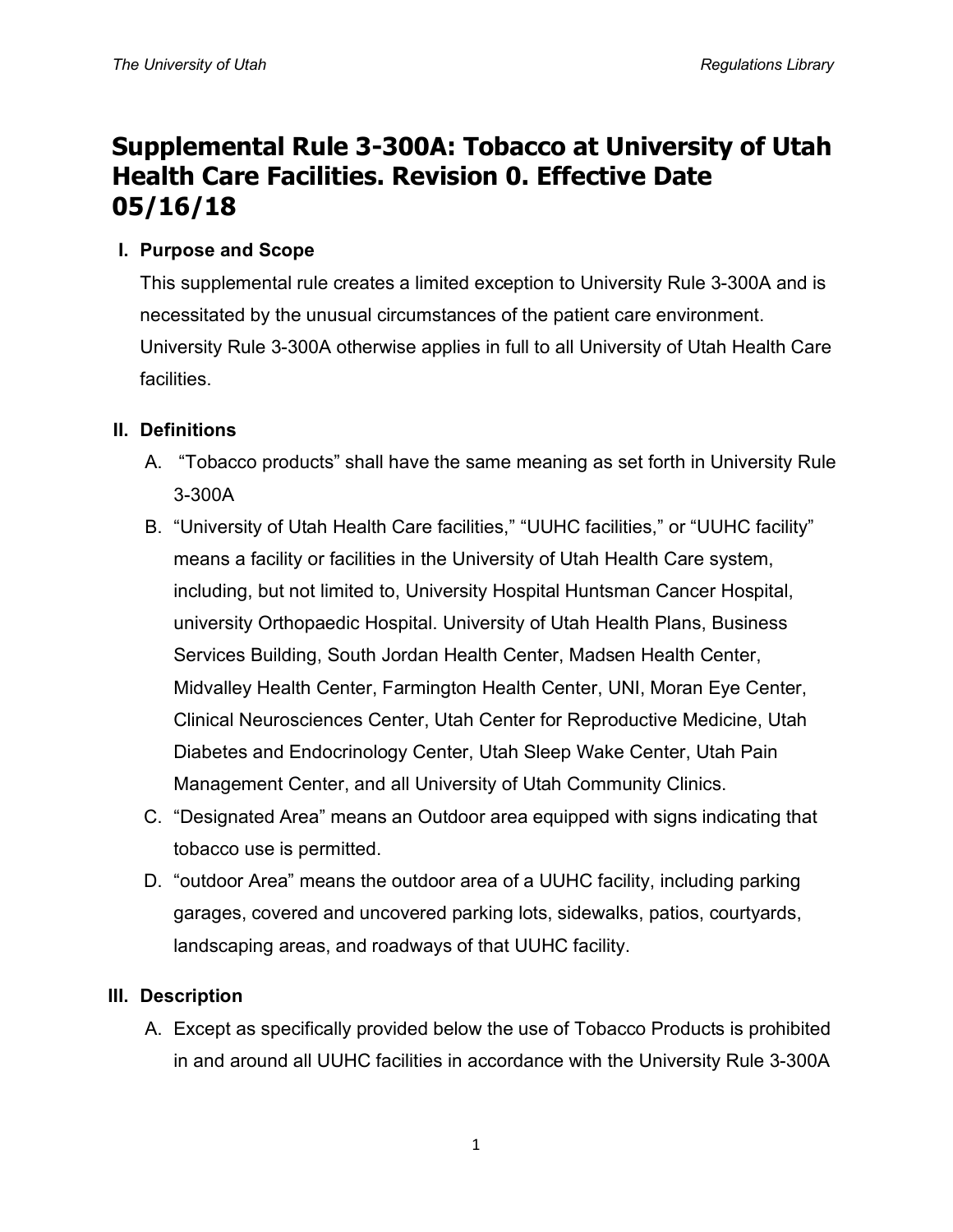- B. Tobacco Projects are allowed at University Hospital in the Designated Area located on Level 1 of the North Parking Terrace.
- C. Patients determined to be psychologically impaired and Tobacco Projects dependent may be escorted by UUHC staff to an appropriate Outdoor Area to consume Tobacco Products. The Patient will be observed by the staff member from a safe and appropriate distance while the patient uses the Tobacco Products. In this instance, an "appropriate Outdoor Area" should be a location where others are less likely to be impacted by second hand effects of Tobacco Products but may not necessarily mean a "Designated Area".

#### **IV. Rules, Procedures, Guidelines, Forms and other Related Resources**

- A. Policies
- B. Rules
- C. Procedures
- D. Guidelines
- E. Forms and Other Related Sources

Memo from Senior Vice President for Health Sciences

#### **V. References**

Rule 3-300A – University of Utah Tobacco Free Campus Utah Indoor Clean Air Act (Title 26, Chapter 38, R392-510) (Effective, January 1, 1995) University of Utah Health Care Mission, Vision, and Values Utah State Division of Administrative Rule #R805-5

#### **VI. Contacts**

The designated contact officials for this Policy are